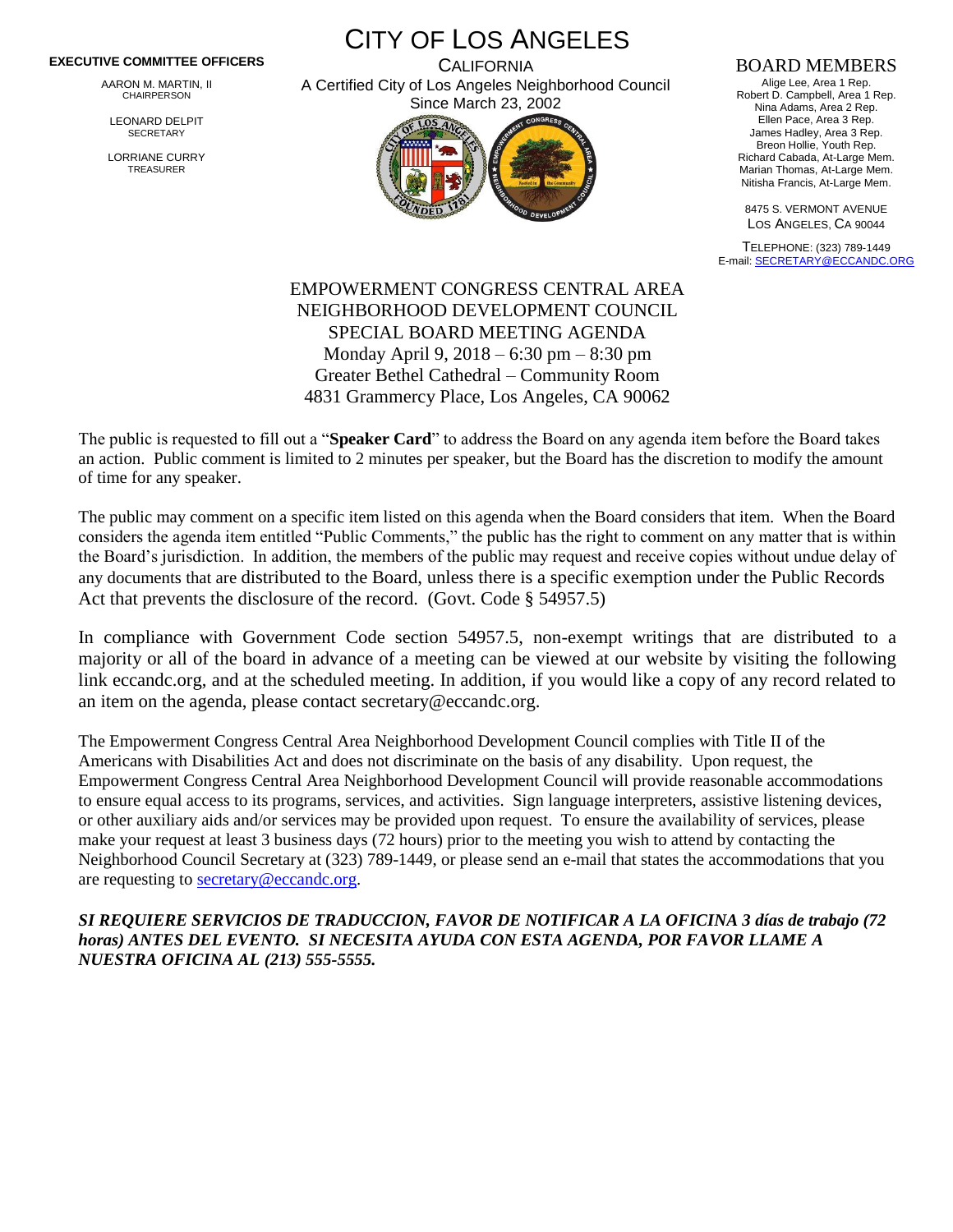- 1. Welcome and Board of Directors called to order. (Chairperson) [Start Time 6:30pm 6:35pm] **Chairperson Report (Aaron M. Martin, II)**
- 2. Pledge of Allegiance (Youth Representative) [6:35pm 6:40pm]
- 3. Roll Call (Secretary) Quorum Present Yes/No [6:40pm 6:45pm]
- 4. (Action Items) Meeting Minutes (Secretary) [6:45pm 6:50pm] a. Discuss and possible board action to approve meeting minutes held on February 26, 2018<br>Motion By:  $2^{nd}$  By: Yes Votes: () No Votes: () Abstentions: ()  $2<sup>nd</sup> By:$  Yes Votes: ( ) No Votes: ( ) Abstentions: ( ) Motion Carries: (Yes) or (No)
- 5. (Action Item) Treasure Report (Treasure) [6:50pm 7:00pm] a. Discuss and possible board action to approve treasure report dated March 26, 2018 Motion By: 2<sup>nd</sup> By: Yes Votes: ( ) No Votes: ( ) Abstentions: ( ) Motion Carries: (Yes) or (No)
- 6. Elected Officials (Reports to Community) [7:00pm 7:15pm] United States House of Representative, Congresswoman Karen Bass (37<sup>th</sup> Congressional District) California State Senate Holly Mitchell Office (30<sup>th</sup> Senate District) California State Assembly, Assemblyman Sebastian Ridley-Thomas (54th Assembly District) California State Assembly, Assemblyman Reggie Sawyer (59th Assembly District) County of Los Angeles, Supervisor Mark Ridley-Thomas (2nd County District) City Los Angeles, Mayor Eric Garcetti Office, City of Los Angeles, City Attorney Mike Feuer Office City of Los Angeles, Councilman Marqueece Harris-Dawson Office (8<sup>th</sup> Council District) (Jobs)

7. Public Officials (Reports to Community) [7:15pm -7:30pm] California Highway Patrol, (CHP) Los Angeles County Sheriff Department Los Angeles Police Department, (Southwest and  $77<sup>th</sup>$ ) Los Angeles Unified School Police Department (Horace Mann and Obama Prep.) Los Angeles Fire Department, (Station No. 66) City Departments & Bureaus, Boards & Commissions, City Council Committees Certified Neighborhood Councils in Region 10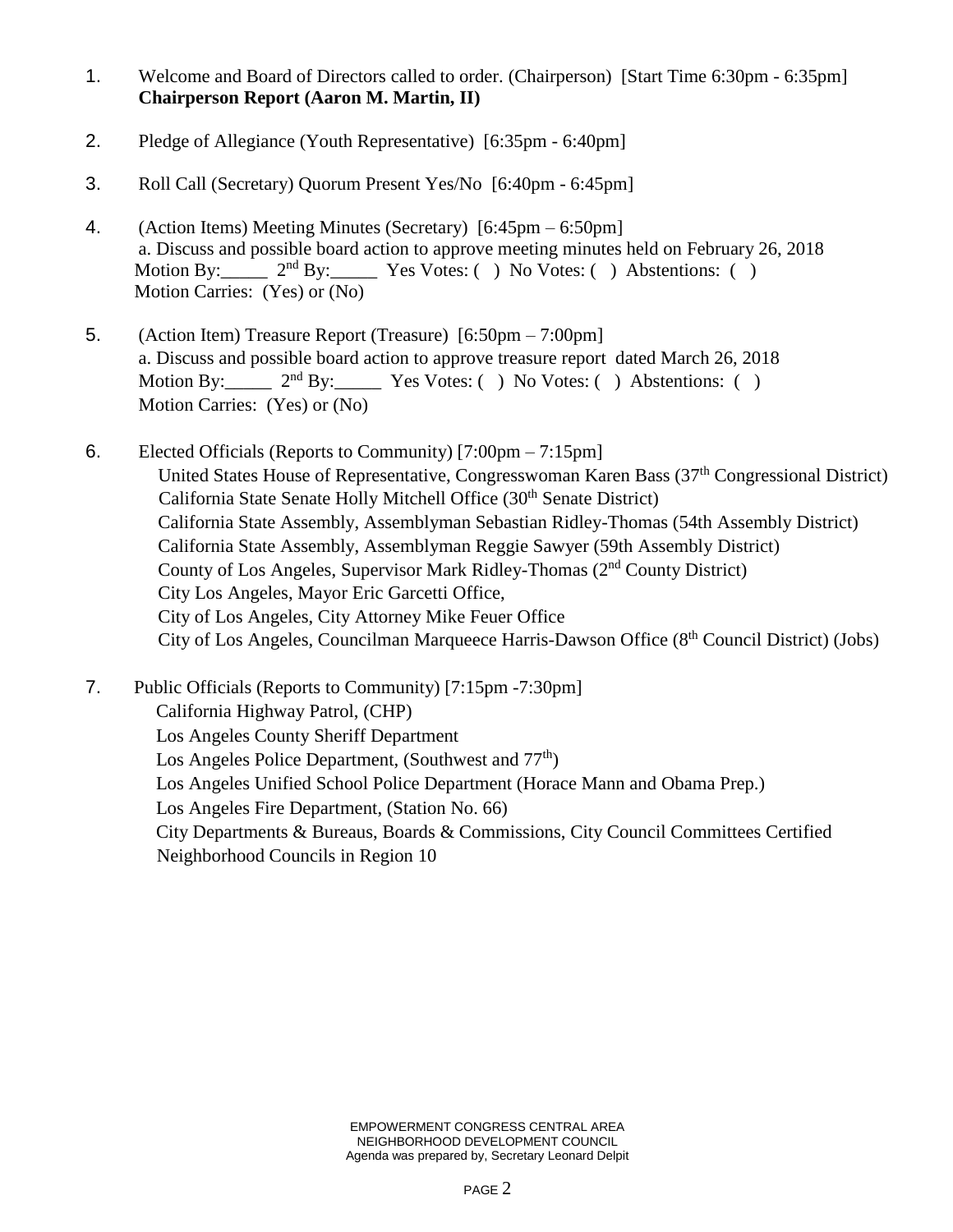- 8. Presentations Speaker time limit is 10 minutes.] [7:30pm 7:45pm] a. Niki Wong with Stand LA
- 9. Public Comments Comments from the public on non-agenda items within the Board's subject matter jurisdiction. [Speaker time limit is 2 minutes.] [7:45pm – 7:50pm]
- 10. Old Business: (Action Items) [7:50pm 7:55pm]

a. Discuss and possible board action to have the Community Health Council (Fiscal Agent) send all Space Shuttle Funds over to the Department of Neighborhood Empowerment to be placed into a special account for the Empowerment Congress Central Area Neighborhood Development Council. Motion By:  $2<sup>nd</sup>$  By: Yes Votes: ( ) No Votes: ( ) Abstentions: ( ) Motion Carries: (Yes) or (No

11. New Business: (Action Item) [7:55pm – 8:00pm].

a. Discussion on an area that is adjacent to all four of your councils but is not covered by a neighborhood council. The area goes from Gage on the north to 80th St on the south, Vermont on the west to the 110 Freeway on the east.

b. Discussion and review the most recent NC Funding Policies and Guidelines 1<sup>st</sup> Edition 2018 c. Discussion and possible board action to take in all recommendations to update current Empowerment Congress Central Area Neighborhood Development Council approved Bylaws dated September 1, 2015

```
Motion By: 2<sup>nd</sup> By: Yes Votes: ( ) No Votes: ( ) Abstentions: ( )Motion Carries: (Yes) or (No
```
- 12. Area Reports, and Youth Report [8:00pm 8:15pm] a. Area 1, Area 2, Area 3 b. Youth Report Report to the board on any activities in your area within last 25 days Remember to Invite your stakeholders to this meeting each month
- 13. Standing Committee Reports consideration by the Board of the reports and recommendations from its committees, including possible action in adopting, rejecting, or modifying any report or recommendation, possible action by the Board implementing the report or recommendation, or possible determination by the Board of the Neighborhood Council's position on a report or recommendation, and recommendation regarding communication of the position to the appropriate governmental
- 14. Board Business Comments from the Board on subject matters within the Board's jurisdiction a. Announcements

b. Items for consideration by the Board at its next regular meeting

Chairperson Closing Comments [8:15pm -8:25pm]

Adjournment motion by the Chairperson and  $2<sup>nd</sup>$  by the Secretary [8:25pm – 8:30pm]